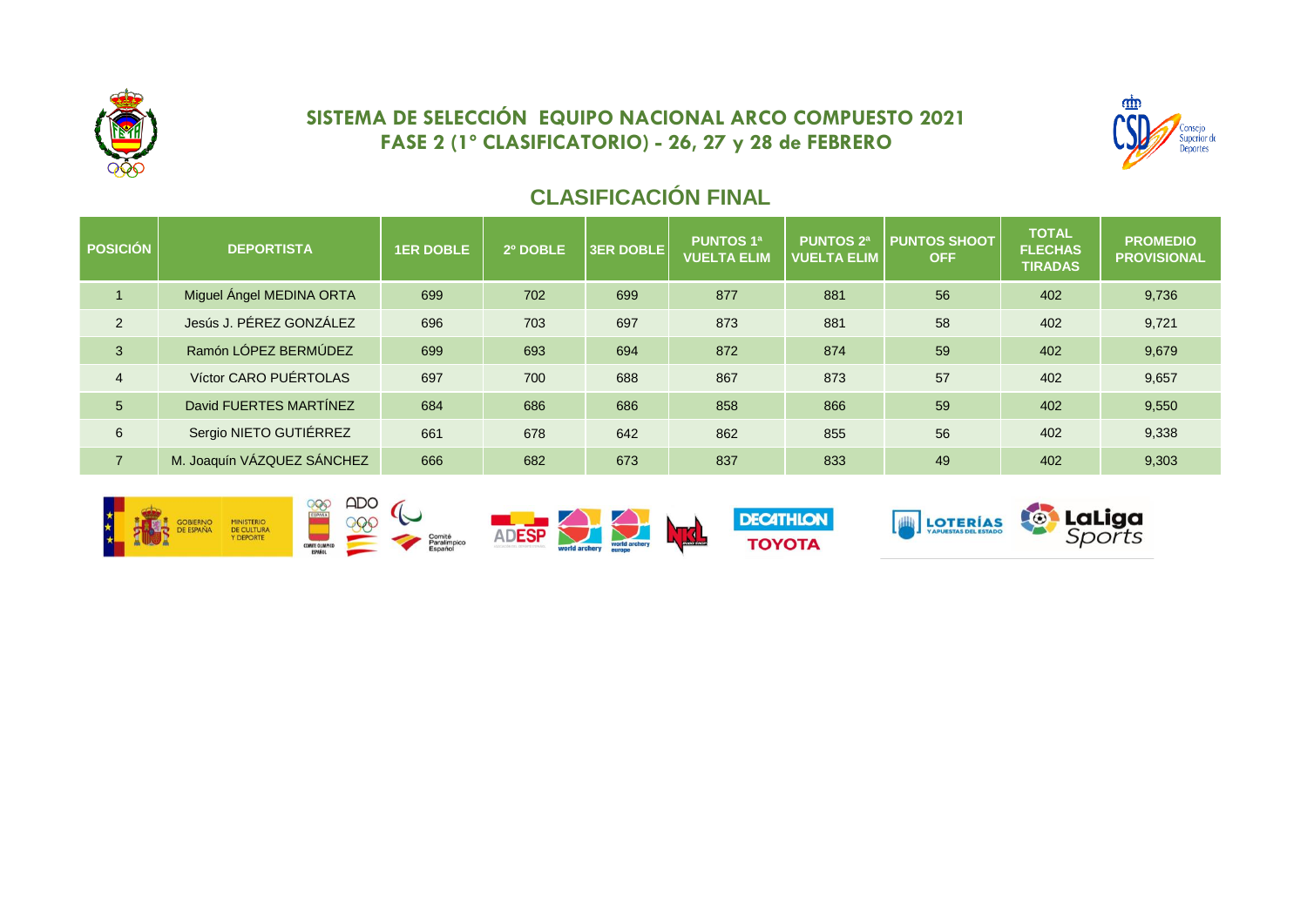

## **SISTEMA DE SELECCIÓN EQUIPO NACIONAL ARCO COMPUESTO 2021 FASE 2 (1º CLASIFICATORIO) - 26, 27 y 28 de FEBRERO**



### **RESULTADOS 2x50m**

| <b>Deportista</b> | <b>NOMBRE</b>              | FEDERACIÓN 50m-1 |     | 50 <sub>m</sub> -2 | <b>Total</b><br>1er 2x50m | <b>RKG</b> | $50m-3$ | $50m-4$ | <b>Total</b><br>2º 2x50m | <b>RKG</b> | $50m-5$ | $50m-6$ | <b>Total</b><br>3er 2x50m | <b>RKG</b> | <b>PUNTOS TOTALES</b><br><b>ROUND</b> | <b>PROMEDIO</b><br><b>ROUND</b> | <b>PROMEDIO</b><br><b>FLECHA</b> |
|-------------------|----------------------------|------------------|-----|--------------------|---------------------------|------------|---------|---------|--------------------------|------------|---------|---------|---------------------------|------------|---------------------------------------|---------------------------------|----------------------------------|
|                   | Ramón LÓPEZ BERMÚDEZ       | <b>MAD</b>       | 350 | 349                | 699                       |            | 346     | 347     | 693                      |            | 346     | 348     | 694                       |            | 2086                                  | 695,333                         | 9,657                            |
|                   | Sergio NIETO GUTIÉRREZ     | <b>MAD</b>       | 323 | 338                | 661                       |            | 342     | 336     | 678                      |            | 328     | 314     | 642                       |            | 1981                                  | 660,333                         | 9,171                            |
|                   | Víctor CARO PUÉRTOLAS      | <b>ARA</b>       | 347 | 350                | 697                       |            | 349     | 351     | 700                      |            | 346     | 342     | 688                       |            | 2085                                  | 695,000                         | 9,653                            |
|                   | Jesús J. PÉREZ GONZÁLEZ    | <b>MAD</b>       | 352 | 344                | 696                       |            | 352     | 351     | 703                      |            | 346     | 351     | 697                       |            | 2096                                  | 698,667                         | 9,704                            |
|                   | David FUERTES MARTÍNEZ     | <b>MAD</b>       | 343 | 341                | 684                       |            | 338     | 348     | 686                      |            | 345     | 341     | 686                       |            | 2056                                  | 685,333                         | 9,519                            |
|                   | Miquel Angel MEDINA ORTA   | <b>AND</b>       | 346 | 353                | 699                       |            | 350     | 352     | 702                      |            | 352     | 347     | 699                       |            | 2100                                  | 700,000                         | 9,722                            |
|                   | M. Joaquín VÁZQUEZ SÁNCHEZ | <b>CLE</b>       | 327 | 339                | 666                       |            | 339     | 343     | 682                      |            | 339     | 334     | 673                       |            | 2021                                  | 673,667                         | 9,356                            |

#### *PROMEDIO FLECHA= 9.6 Ó 3 VECES 697*









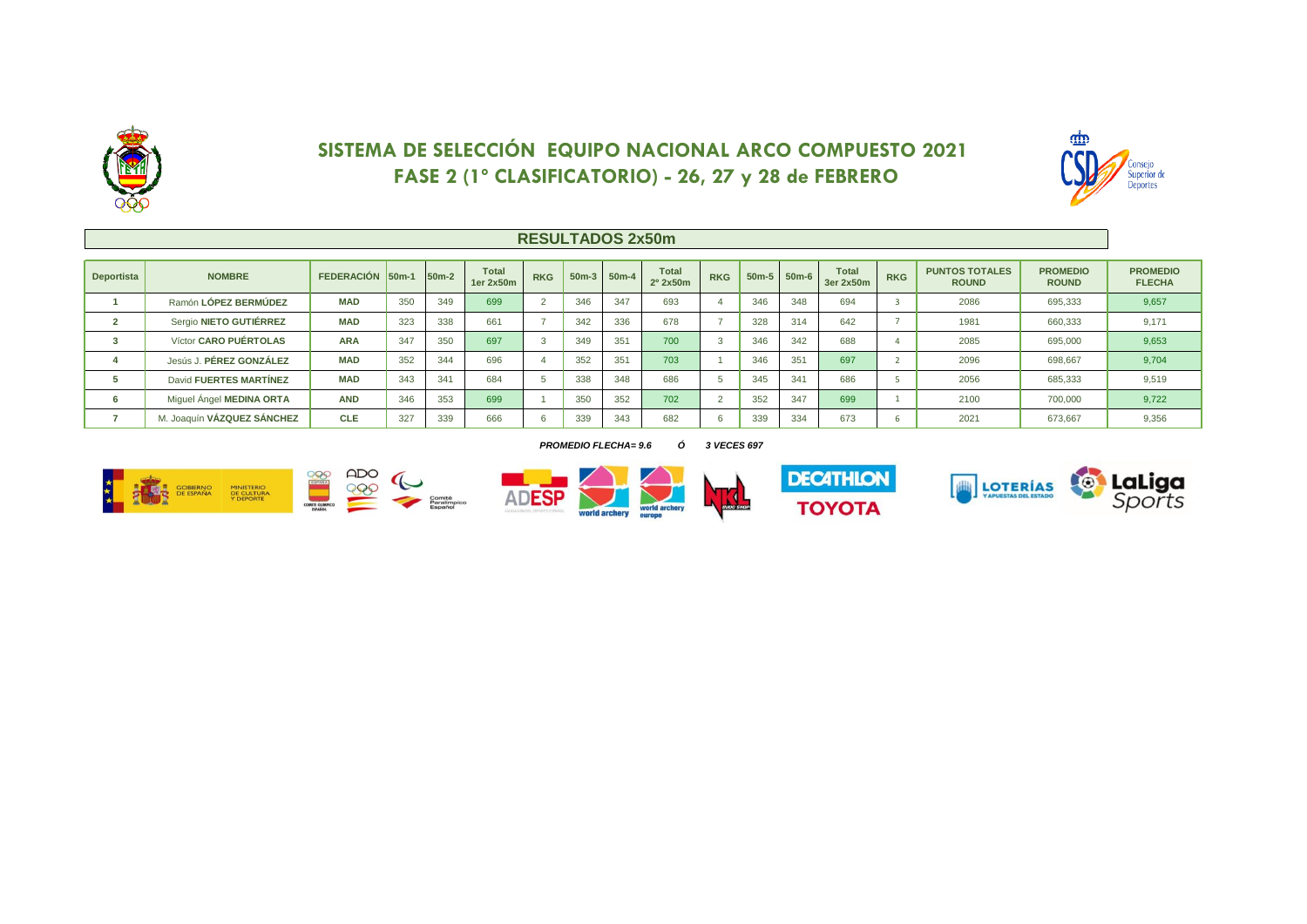

#### **SISTEMA DE SELECCIÓN EQUIPO NACIONAL ARCO COMPUESTO 2021 FASE 2 (1ºCLASIFICATORIO) - 26, 27 y 28 de FEBRERO**



#### **1ª VUELTA ELIMINATORIAS**

| <b>NOMBRE</b>              |     | Ramón LÓPEZ<br><b>BERMÚDEZ</b> | Shoot<br>off |     | Sergio NIETO<br><b>GUTIÉRREZ</b> | Shoot<br>off |     | Víctor CARO<br><b>PUÉRTOLAS</b> | Shoot<br>off |     | Jesús J. PÉREZ<br><b>GONZÁLEZ</b> |          | Shoot<br>off |     | <b>David FUERTES</b><br><b>MARTÍNEZ</b> | off | Shoot   Miguel Angel MEDINA | <b>ORTA</b> | Shoot<br>off |     | <b>SÁNCHEZ</b> | M. Joaquín VÁZQUEZ | Shoot<br>off | <b>ELIM</b><br><b>GANADAS</b> | <b>PROMEDIO</b><br><b>FLECHA</b> | <b>SHOOT</b><br><b>OFF</b><br><b>GANADOS</b> | <b>TOTAL ELIM</b><br><b>GANADAS</b> | <b>TOTAL</b><br><b>PUNTOS</b> | <b>TOTAL</b><br><b>FLECHAS</b> |
|----------------------------|-----|--------------------------------|--------------|-----|----------------------------------|--------------|-----|---------------------------------|--------------|-----|-----------------------------------|----------|--------------|-----|-----------------------------------------|-----|-----------------------------|-------------|--------------|-----|----------------|--------------------|--------------|-------------------------------|----------------------------------|----------------------------------------------|-------------------------------------|-------------------------------|--------------------------------|
| Ramón LÓPEZ BERMÚDEZ       |     |                                |              | 142 | 145                              |              | 148 | 145                             |              | 148 | 144                               |          |              | 145 | 145                                     |     | 146                         | 144         |              | 143 | 144            |                    |              |                               | 9.689                            |                                              |                                     | 872                           | 90                             |
| Sergio NIETO GUTIÉRREZ     | 145 | 142                            |              |     |                                  |              | 145 | 147                             |              | 143 | 146                               |          |              | 143 | 134                                     |     | 146                         | 145         |              | 140 | 141            |                    |              |                               | 9.578                            |                                              |                                     | 862                           | 90                             |
| Víctor CARO PUÉRTOLAS      | 145 | 148                            |              | 147 | 145                              |              |     |                                 |              | 142 | 147                               |          |              | 144 | 143                                     |     | 142                         | 149         |              | 147 | 130            |                    |              |                               | 9.633                            |                                              |                                     | 867                           | 90                             |
| Jesús J. PÉREZ GONZÁLEZ    | 144 | 148                            |              | 146 | 143                              |              | 147 | 142                             |              |     |                                   |          |              | 146 | 146                                     |     | 145                         | 146         |              | 145 | 139            |                    |              |                               | 9.700                            |                                              |                                     | 873                           | 90                             |
| David FUERTES MARTÍNEZ     | 145 | 145                            |              | 134 | 143                              |              | 143 | 144                             |              | 146 | 146                               | $\Omega$ |              |     |                                         |     | 145                         | 147         |              | 145 | 138            |                    |              |                               | 9.533                            |                                              |                                     | 858                           | 90                             |
| Miguel Ángel MEDINA ORTA   | 144 | 146                            |              | 145 | 146                              |              | 149 | 142                             |              | 146 | 145                               |          |              | 147 | 145                                     |     |                             |             |              | 146 | 145            |                    |              |                               | 9.744                            |                                              |                                     | 877                           | 90                             |
| M. Joaquín VÁZQUEZ SÁNCHEZ | 144 | 143                            |              | 141 | 140                              |              | 130 | 147                             |              | 139 | 145                               |          |              | 138 | 145                                     |     | 145                         | 146         |              |     |                |                    |              |                               | 9,300                            |                                              |                                     | 837                           | 90                             |

#### **2ª VUELTA ELIMINATORIAS**

| <b>NOMBRE</b>              |     | Ramón LÓPEZ<br><b>BERMÚDEZ</b> | Shoot<br>off |     | <b>Sergio NIETO</b><br><b>GUTIÉRREZ</b> | Shoot<br>off |     | Víctor CARO<br><b>PUÉRTOLAS</b> | Shoot<br>off |     | <b>GONZÁLEZ</b> | Jesús J. PÉREZ | Shoot<br>off |     | <b>MARTÍNEZ</b> | <b>David FUERTES</b> | Shoot<br>off |     | <b>ORTA</b> | Miguel Angel MEDINA Shoot<br>off |     | M. Joaquín<br>VÁZQUEZ<br><b>SÁNCHEZ</b> | Shoot<br>off | <b>ELIM</b><br><b>GANADAS</b> | <b>PROMEDIO</b> SHOOT OFF<br><b>FLECHA</b> | <b>GANADOS</b> | <b>TOTAL ELIM</b><br><b>GANADAS</b> | <b>TOTAL</b><br><b>PUNTOS</b> | <b>TOTAL</b><br><b>FLECHAS</b> |
|----------------------------|-----|--------------------------------|--------------|-----|-----------------------------------------|--------------|-----|---------------------------------|--------------|-----|-----------------|----------------|--------------|-----|-----------------|----------------------|--------------|-----|-------------|----------------------------------|-----|-----------------------------------------|--------------|-------------------------------|--------------------------------------------|----------------|-------------------------------------|-------------------------------|--------------------------------|
| Ramón LÓPEZ BERMÚDEZ       |     |                                |              | 148 | 139                                     |              | 142 | 149                             |              | 148 | 146             |                |              | 146 |                 | 143                  |              | 146 | 148         |                                  | 144 | 137                                     |              |                               | 9.711                                      |                |                                     | 874                           | 90                             |
| Sergio NIETO GUTIÉRREZ     | 139 | 148                            |              |     |                                         |              | 145 | 144                             |              | 137 | 147             |                |              | 144 |                 | 143                  |              | 145 | 147         |                                  | 145 | 141                                     |              |                               | 9.500                                      |                |                                     | 855                           | 90                             |
| Víctor CARO PUÉRTOLAS      | 149 | 142                            |              | 144 | 145                                     |              |     |                                 |              | 145 | 147             |                |              | 143 |                 | 145                  |              | 146 | 146         |                                  | 146 | 136                                     |              |                               | 9.700                                      |                |                                     | 873                           | 90                             |
| Jesús J. PÉREZ GONZÁLEZ    | 146 | 148                            |              | 147 | 137                                     |              | 147 | 145                             |              |     |                 |                |              | 148 |                 | 145                  |              | 145 | 147         |                                  | 148 | 139                                     |              |                               | 9.789                                      |                |                                     | 881                           | 90                             |
| David FUERTES MARTÍNEZ     | 143 | 146                            |              | 143 | 144                                     |              | 145 | 143                             |              | 145 | 148             |                |              |     |                 |                      |              | 147 | 148         |                                  | 143 | 140                                     |              |                               | 9.622                                      |                |                                     | 866                           | 90                             |
| Miguel Ángel MEDINA ORTA   | 148 | 146                            |              | 147 | 145                                     |              | 146 | 146                             |              | 147 | 145             |                |              | 148 |                 | 147                  |              |     |             |                                  | 145 | 140                                     |              |                               | 9.789                                      |                |                                     | 881                           | 90                             |
| M. Joaquín VÁZQUEZ SÁNCHEZ | 137 | 144                            |              | 141 | 145                                     |              | 136 | 146                             |              | 139 | 148             |                |              | 140 |                 | 143                  |              | 140 | 145         |                                  |     |                                         |              |                               | 9.256                                      |                |                                     | 833                           | 90                             |